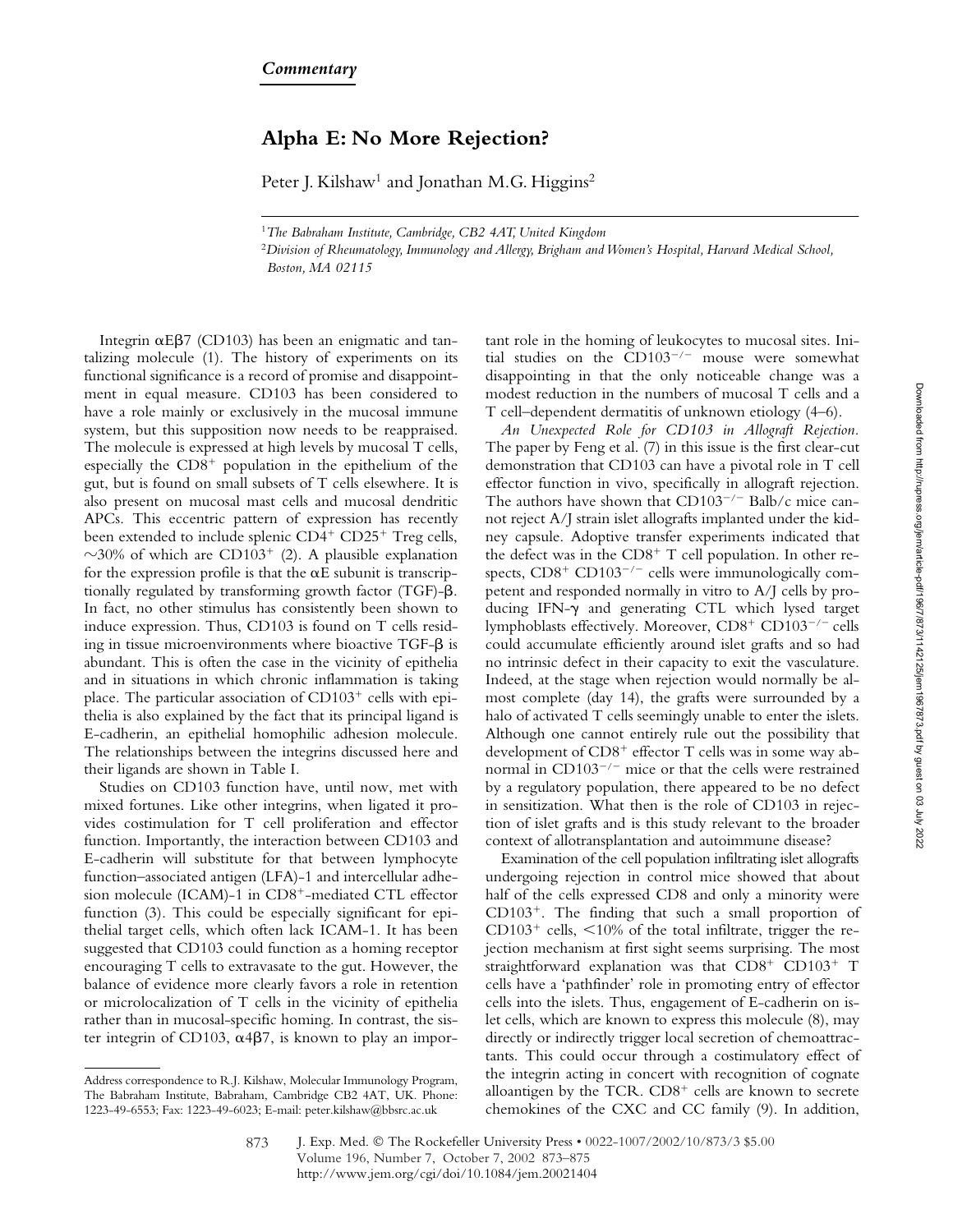**Table I.** 

| Integrin             | Other names                               | Principal ligands                 |
|----------------------|-------------------------------------------|-----------------------------------|
| $\alpha$ EB7         | CD103, $\alpha$ IEL, HML-1, $\alpha$ M290 | E-cadherin                        |
| $\alpha$ 4 $\beta$ 7 | LPAM-1                                    | MAdCAM-1                          |
| $\alpha$ 4 $\beta$ 1 | CD49d/CD29, VLA-4                         | VCAM-1, fibronectin               |
| $\alpha$ L $\beta$ 2 | CD11a/CD18, LFA-1                         | ICAM-1, $-2$ , $-3$ , $-4$ , $-5$ |

IFN- $\gamma$  derived from the CD8<sup>+</sup> T cells could induce chemokine secretion from islet  $\beta$  cells themselves (10). A more significant factor might be the induction of ICAM-1 on the islet cells. Other T cell populations, both  $CD8<sup>+</sup>$  and  $CD4^+$ , would then be drawn to the site and cause islet cell death through the concerted action of IFN- $\gamma$  and perforin or Fas-mediated mechanisms. Alternatively, the primary event could be direct cytotoxic lysis of islet cells by a small cohort of  $CD103<sup>+</sup>$  CD8<sup>+</sup> cells that accumulate in the graft by adhesion to E-cadherin on islet cells. Infiltration of other T cells would then follow as a secondary phenomenon.

*Are Islets a Special Case?* Why should CD103 be so significant in the case of islet grafts? The importance of adhesion between immune effector cells and their targets is well known. The interaction between LFA-1 on the T cell and ICAM-1 on its target holds the cells in intimate apposition and provides crucial costimulatory signals for the organization of the immune synapse which focuses killing mechanisms (11, 12). Is the interaction between LFA-1 and ICAM-1 available in the case of islet allografts? One suspects not, at least not at first. Feng et al. demonstrated that LFA-1 was expressed by the activated  $CD8<sup>+</sup>$  cells surrounding the graft but did not examine the islet allografts for ICAM-1. Previous studies show that ICAM-1 can be induced on islet cells by inflammatory cytokines (13) but that it is normally absent, as are ICAM-2 and -3. ICAM-4 and -5 would not be expected to be involved here because of their known tissue specificity. Therefore, it is probable that an LFA-1– ICAM interaction is not available for effector  $CD8^+$  T cells to initiate the rejection process but that ICAM-1 is induced after infiltration by the first cohort of  $CD103<sup>+</sup>$  cells (14). Thus, interaction between CD103 on  $CD8<sup>+</sup>$  T cells and E-cadherin on islet cells would provide an alternative, crucial, integrin/ligand pair for accumulation of  $CD8<sup>+</sup>$  cells and their costimulation within the graft. There is no evidence that CD103 has any unique signaling properties that cannot be provided by LFA-1. It should be noted that inhibition of LFA-1 and VLA-4 can also effectively prolong islet allograft survival (15). This can be partly explained by a role for these molecules in extravasation of inflammatory cells, which requires recognition of their respective endothelial ligands, ICAM-1 or -2 and vascular cell adhesion molecule (VCAM)-1, and also a function in a second wave of infiltration into the islets that is CD103 independent. Unlike the situation with CD103, initial sensitization to graft antigens may also be inhibited by blocking these other integrins.

In contrast to the acceptance of islet allografts by  $CD103^{-/-}$ mice, Feng et al. (7) showed that skin allografts were rejected normally and that rejection occurred by T cell infiltration into the dermis and vascular bed, not the epithelium. Thus, CD103 would not be involved. In fact, it is possible that another reason Feng et al. observed such a dramatic effect of CD103 deficiency on pancreatic allograft rejection was their use of highly purified islet cell preparations free of vascular and ductal tissue. This, coupled with the use of an indicator of rejection (blood glucose levels) that depends on the function of the islet cells themselves, may have limited the potential to observe pathology involving CD103-independent mechanisms. One wonders if reduced purity of some transplanted islet preparations could account for the subset of  $CD103^{-/-}$  mice that were able to reject the allografts.

*Significance of TGF-.* Previous studies from G.A. Hadley's laboratory (16) have shown that  $TGF-\beta$  produced during allostimulation of T cells in vitro induces CD103 expression on a proportion of effector  $CD8<sup>+</sup>$  T cells. It should also be noted that  $TGF-\beta$  is important for the development and function of islet cells and is produced by them  $(17)$ . So this local source of TGF- $\beta$  may contribute to the induction or maintenance of CD103 expression on T cells in the vicinity of the graft.

*Implications for Transplantation in a Broader Context and for Autoimmune Disease.* Two groups have reported that T cells infiltrating the tubular epithelium of renal allografts undergoing late rejection crises express CD103 (18, 19). A positive correlation was reported between the severity of tubulitis, the prevalence of  $CD8<sup>+</sup> CD103<sup>+</sup> T$  cells and the local production of  $TGF-\beta$  by the epithelium. Similarly, in Sjogren's syndrome, an autoimmune disease affecting exocrine glands,  $CD8<sup>+</sup> CD103<sup>+</sup> T$  cells are found in close association with the acinar and ductal epithelia, the focus of tissue damage (20). It is enticing to speculate that blocking E-cadherin recognition by CD103 could reduce the epithelial pathology in these two situations. The feasibility depends on the availability of other costimulatory pathways between the T cell and the epithelium, especially LFA-1– ICAM-1, which in the case of Sjogren's syndrome may be minimal (20). The role of CD103 in inflammatory bowel disease is not yet properly resolved. In mouse colitis evoked by TNP, treatment with anti-CD103 antibodies ameliorates the disease  $(21)$  but  $\beta$ 7 integrins are not necessary for the development of colitis in IL-2<sup>-/-</sup> mice or after transfer of CD4<sup>+</sup> CD45RBhigh T cells into SCID mice (22).

Is the study of Feng et al. relevant to the pathogenesis of type 1 diabetes? Evidence so far suggests that LFA-1 and  $\alpha$ 4 integrin play dominant roles in initial penetration of T cells into the islets in murine models of this disease. The histology of pancreata of ICAM-1<sup>-/-</sup> NOD/IL-10 transgenic mice and of NOD mice treated with blocking antibodies to  $\alpha$ 4,  $\beta$ 2, and  $\beta$ 7 integrins and their respective ligands, VCAM-1, ICAM-1, and MAdCAM-1, bears a striking resemblance to that of the healthy allografts in the study by Feng et al. T cells surround but do not penetrate the islets (23, 24). Few T cells infiltrating the pancreas in NOD mice express CD103 (25), consistent with a greater importance